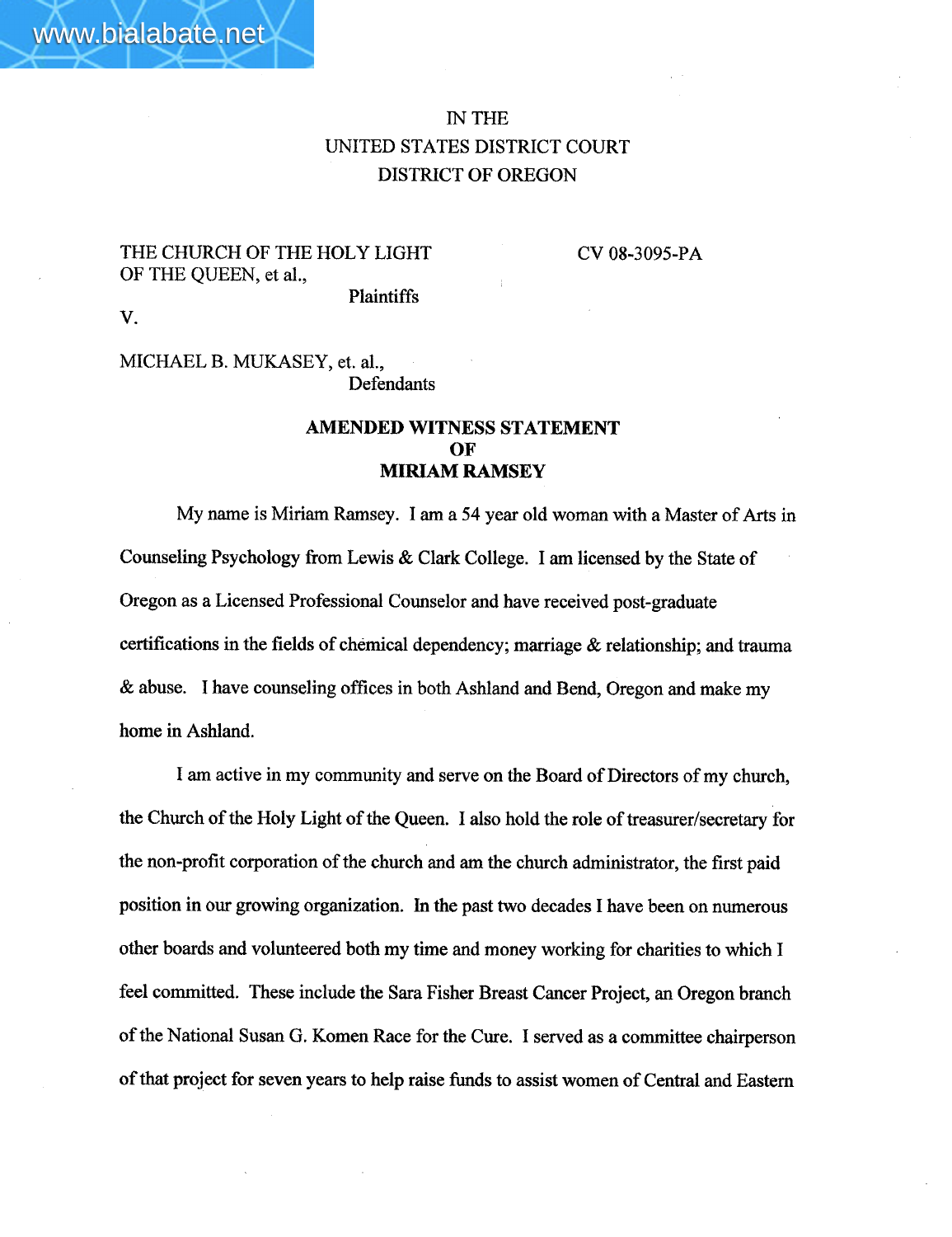Oregon, women from all walks of life, to receive the medical and mental health care they needed. I have volunteered my skills as a licensed counselor in shelters for Abused Women and Children in Deschutes and Jackson Counties and helped to develop and teach other counselors how to work with this paricular population in Deschutes County. I have worked with severely addicted teens in Chemical Dependency clinics and Wilderness programs and with the severely mentally disturbed.

I was married for 14 years and am currently unmarried. I am active in the lives of my famly; my siblings, nieces, nephews, and cousins. I was raised in the Missour Synod Lutheran Church where my father worked a dedicated life as a parochial school teacher and assistant pastor. He was one of the first to teach me about my deep connection to Spirit. He encouraged and taught me through his actions, though his love of God, and his kidness to other people. He followed in his father's footsteps as my grandfather was also a pastor for the Lutheran Church in North Dakota and Oregon. They were loving Christian men who honored family and God's work. I remember learning about Jesus from my grandfather as early as 2 and 3 years old as he would read to me.

I am wrting this declaration to speak about my relationship to the Santo Daime Church and it's presence in my life. The Santo Daime is both a religion and a sacrament. The sacrament itself is an intelligence which embodies the Spirit of Christ in a liquid, just as we are embodied in physical bodies. The religion and its form help me and each person who comes to church to be in a personal relationship with Christ.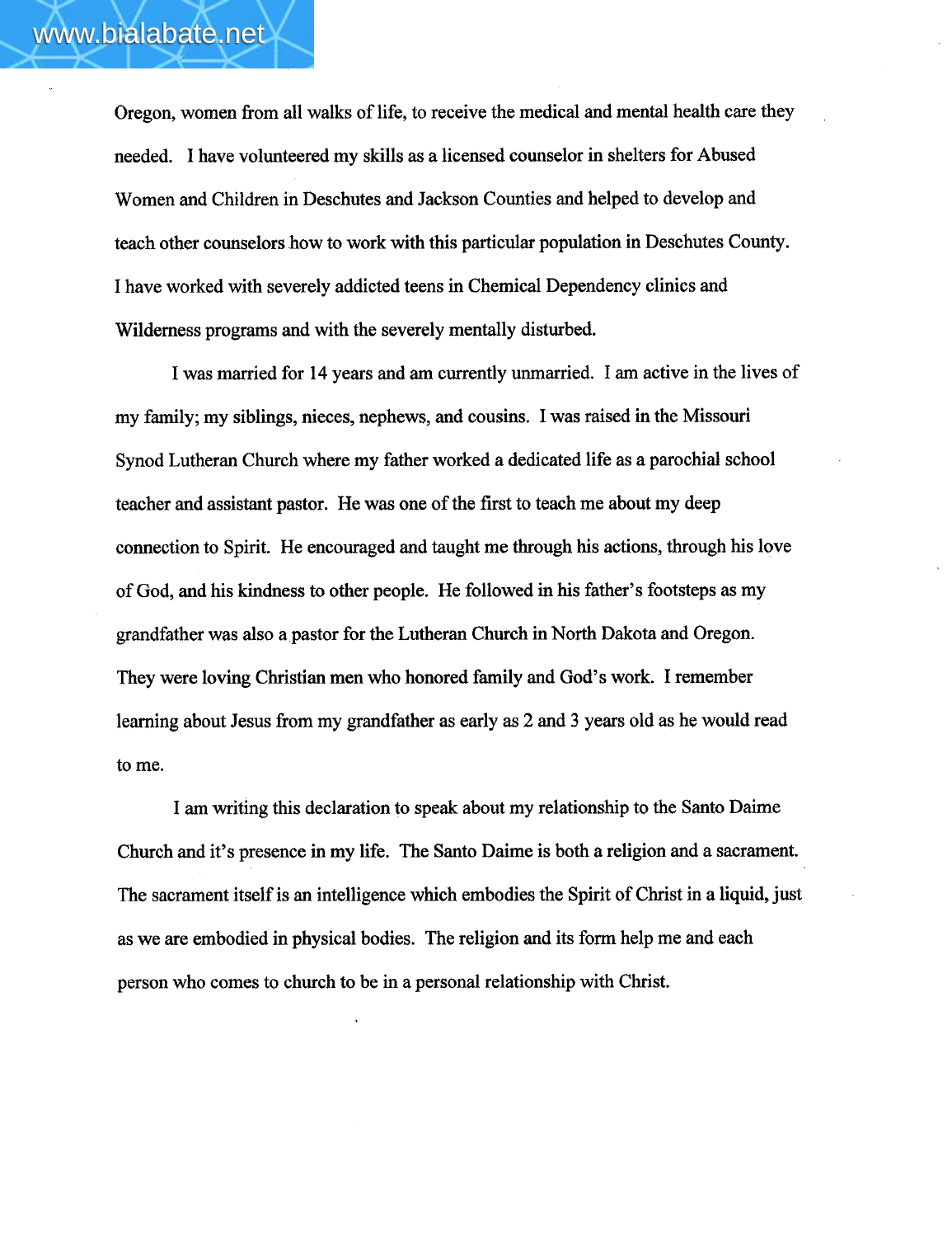I'd like to back up and tell you a story about my relationship to Jesus. I was raised in a good home, with two loving parents and two older brothers. I had a large extended family to whom we were connected and enough of everything even though we would have been considered low to middle income. I had a healthy social life with lots of friends and fun. We lived only  $1/2$  block from the church and I attended parochial school there for grades K-8, so I would usually be at church 6 days a week. I was very familar with the different pastors, their wives and children, the staff, and all the families. I grew up in the church.

I was a curous child and asked many questions about God, Jesus, our religion and all the people in the world. When I was about  $11-12$  years old, I started feeling in the services and teen's camps that there was something more that was not being shared with me. I asked the elders for more of the connection I knew was available, but I did not receive answers that helped.

Throughout the next three decades I searched for the connection I knew I had. Sometimes I would give up. I searched in my work and through helping others, always knowing God was behind me. I searched the Eastern religions. I attended one church, "the best I could find", in Bend, Oregon, off and on, for about 20 years. Then I "met" the Daime.

I went to my first service and just knew this was something different. Aferwards, I remember saying to the leader of the work, ''this changes everyhing". And I meant it. This communion with Christ, this immediate one on one relationship with the Divine source of God would change my work, my life and the person I thought I was.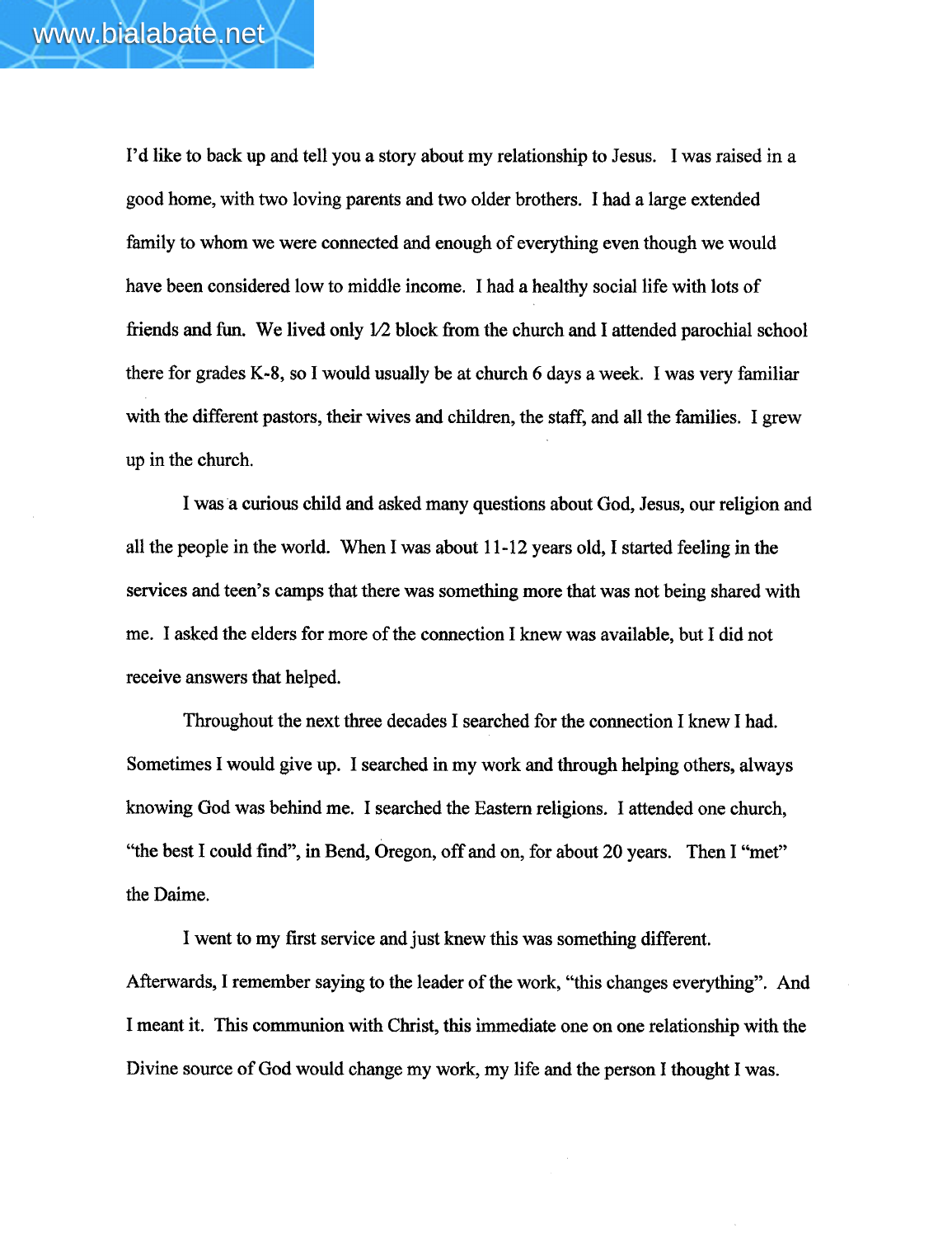Somehow, without knowing the details, I knew all that after just one work. After years of study I have come to understad what The Holy Daime was showing me in that first meeting. That I was coming back, finally, to my relationship to Jesus. That this was my spiritual path, "for real". That this place and this way would, and has, challenged me to be a better, kinder, more peaceful and compassionate person; someone who has more authenticity to share with the world. And what more could I ask for - for me to put this into practice in my relationships, my work, and my communty. In my professional work it helps me to help others to find the same in themselves; compassion, forgiveness, and self-awareness. This is what I want and what I believe our world so desperately needs.

Our religion teaches us that the Daime is the Teacher. It is teaching me about humility and about my own healing. I am very grateful for what I have received and want to continue to be able to practice. I am fearfu, however, that my professional license might be at risk or about what others, particularly my family would think if the governent tries to prosecute me or other church members. My family members are Christian, and that includes tolerance, and they trust me as a person. Until now, however, when we are about to come into the public eye, I have only shared pars of my practice with them for fear of the lack of understanding, given we are not recognized by the governent. For me the only righteous outcome of this legal action is for the highest courts and officials of this land to make decisions that find my religion, the Santo Daime, to be clearly what it is  $-$  a true spiritual practice. Anything less than that is an untruth and simply does not serve the world.

Recently I had been asked by the attorney for our church to possibly represent my church in court, either in this declaration and/or as a plaintiff for the suit. Just before that,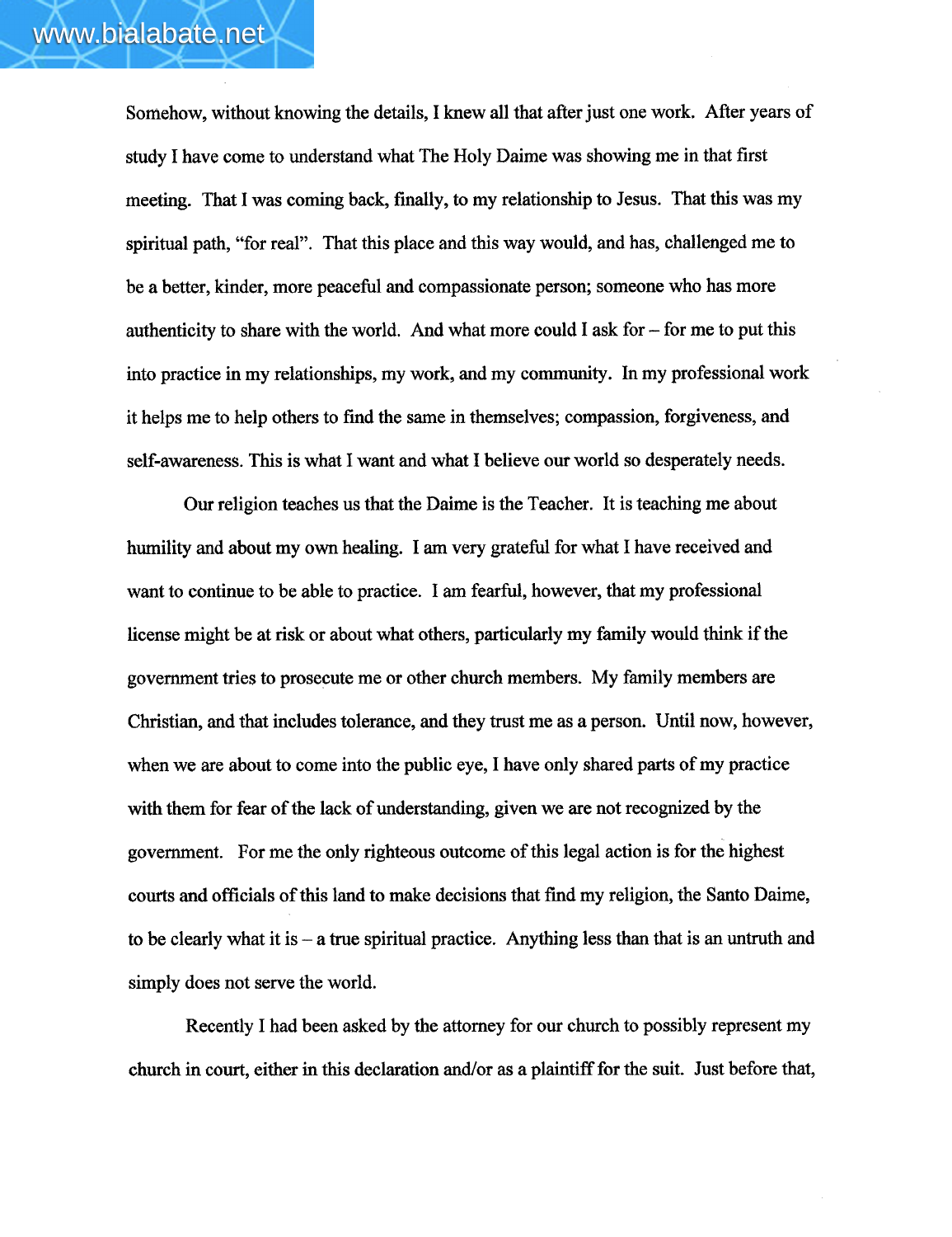I had been sitting in a meditation in one of our church rituals contemplating just this idea. During that time, I was told unequivocally, "if you are asked to represent the Santo Daime in public, of course you will do it." No matter that my counseling license might be at risk or my life put in a harmful position. "You will do it because it is your life, it has given you what you are today and for this, there is only gratitude." This is completely true. I am a better person for the Daime. It is already free in me. I ask that you make it free for all others.

Pursuant to 28 USC Section 1746, I declare under penalty of perjury that the foregoing is true and correct.

Executed on this  $\sqrt{\frac{2\pi}{n}}$  day of  $\sqrt{\frac{2008}{n}}$ , 2008.

Respectfuly Submitted,

Miriam Ramsey